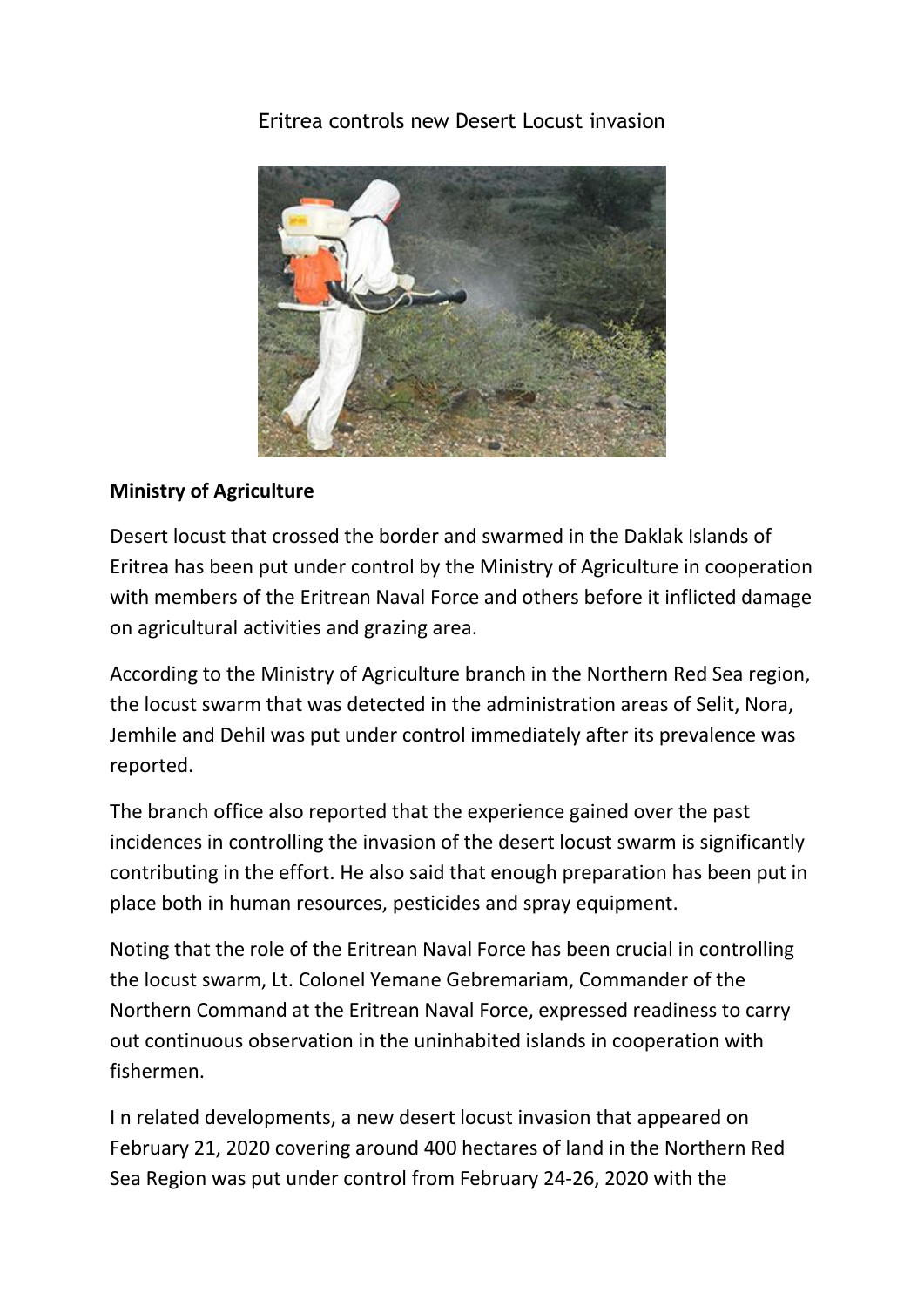collaboration of the Ministry of Agriculture experts, the Military in the area and regional administration staff.

This newsletter interviewed coordinators of this successful control operation and their opinions are as follows.



Mr. Dawit Angesom, Head of Ministry of Agriculture Branch in Massawa Sub-Zone and a member of the coordinating team said, "We got information from the people around Mai-chew, Demas administrative area that a new locust invasion appeared in their vicinity on February 21. Then, instantly, a survey team was deployed to assess the exact whereabouts and size of the locust swarm. After all the necessary preparations, we along with the Military around us started control operations at 2 AM on 24 February. This operation was conducted with manual and motorized sprayers because the area was not suitable to deploy sprayer mounted vehicles."

According to Mr. Dawit, some part of the swarm fled to Yangus area. There, it was relatively possible to support the man-powered spraying operation with sprayer-mounted vehicles. Finally, on February 26, the operation was concluded successfully without any harm to crops.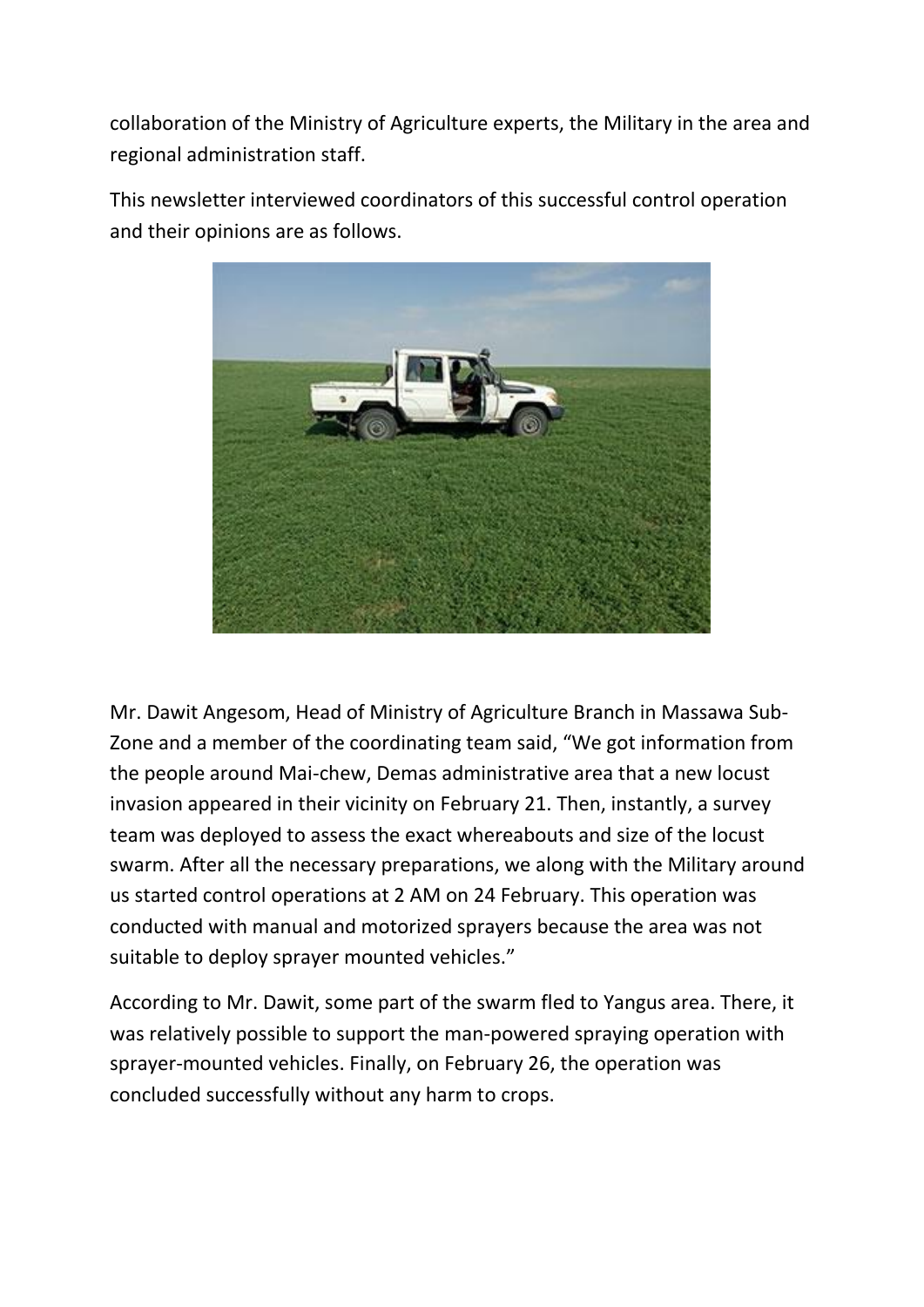Mr. Ghidey Kiflay, also a member of the operation coordinating team, disclosed that the operation was just part of the ongoing locust control measures that started from July 2019 and affirmed the readiness of experts to control any new swarms that might come in the future.

Mr. Amanuel Kidane, member of the Army in the Northern Red Sea Region and one of the coordinators of the control operations informed this newsletter that thanks to the experience gained from participating in last year's desert locust control activities, all the military personnel around are now capable o f protecting the land from locust infestation.

"After we got the information from the Ministry of Agriculture experts, we quickly organized our members in to different teams. Then we took the necessary spraying equipment from the Ministry and directly started our long journey to the rugged valleys and mountains. The spraying process started at exactly 2 a.m." Mr. Amanuel explained.

According to his information, working during night-time was really challenging but thanks to the usual dedication of the military, the operation was concluded in just few days.

Based on a report from the Migratory Pests Control Unit, during the few control operation days, 11 experts, 700 people, four sprayer-mounted vehicles, seven survey and transport vehicles, water trucks, 30 motorized sprayers and six manual sprayers were deployed.

Moreover, a new mature adult locust swarm that appeared in the same region on February 29th and covered around 200 hectares of land was put under control on March 3rd around Emberemi area by four sprayer-mounted vehicles.

Meanwhile, the Ministry of Agriculture conducted a preliminary trial to harvest desert locust hoppers in the Northern Red Sea Region on February 26th 2020.

According to Mr. Huruy Asghedom, Director General of the Agricultural Extension Department, the objective of the preliminary trial was to test the capacity of vacuum suckers in harvesting locusts.